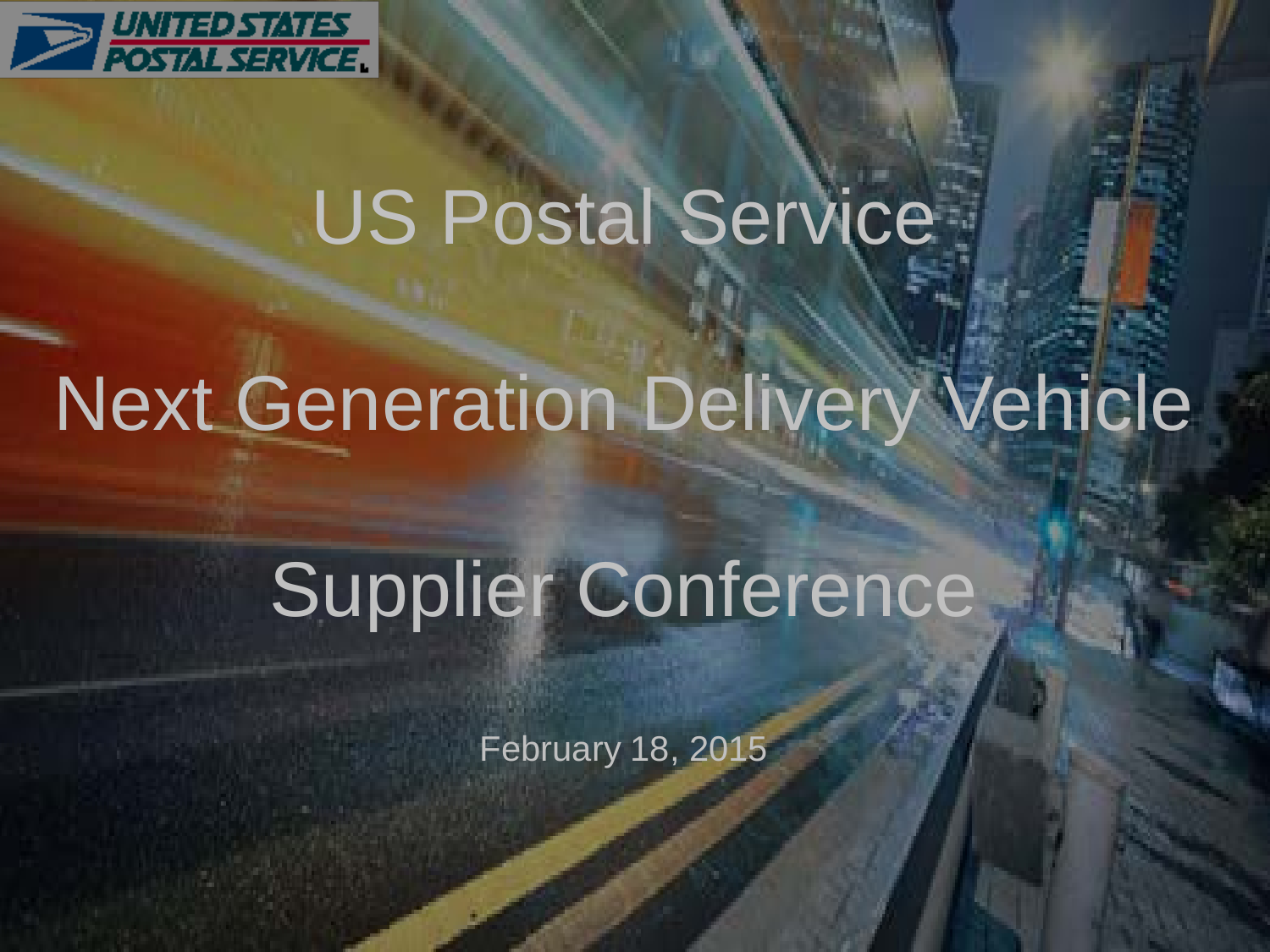

## **Next Generation Of Delivery Vehicles (NGDV)**

### **Supplier Conference Agenda February 18, 2015**

| <b>Agenda Item</b>                                   | <b>Presenter</b>                | <b>Est. Time</b> |
|------------------------------------------------------|---------------------------------|------------------|
| Welcome/Housekeeping/Introductions                   | <b>Jacqueline Myers</b>         | $9:00 - 9:10$ am |
| <b>Opening Remarks</b>                               | Mike Amato                      | $9:10 - 9:30$    |
| <b>NGDV Program Timeline</b>                         | <b>Phil Knoll/Kirby Cothren</b> | $9:30 - 10:00$   |
| <b>Break</b>                                         |                                 | $10:00 - 10:15$  |
| Vehicle Specifications and Requirements Review (Q&A) | Han Dinh/Dean Edmonds           | $10:15 - 12:00$  |
| LUNCH Break - 12:00 to 1:00pm                        |                                 |                  |
| Vehicle Specifications and Requirements Review (Q&A) | Han Dinh/Dean Edmonds           | $1:00 - 2:30$    |
| <b>Break</b>                                         |                                 | $2:30 - 2:45$    |
| <b>Acquisition Process</b>                           | Mark Guilfoil/Ira Feldman       | $2:45 - 3:15$    |
| Wrap-Up (Q&A)                                        | Don Crone                       | $3:15 - 4:00$    |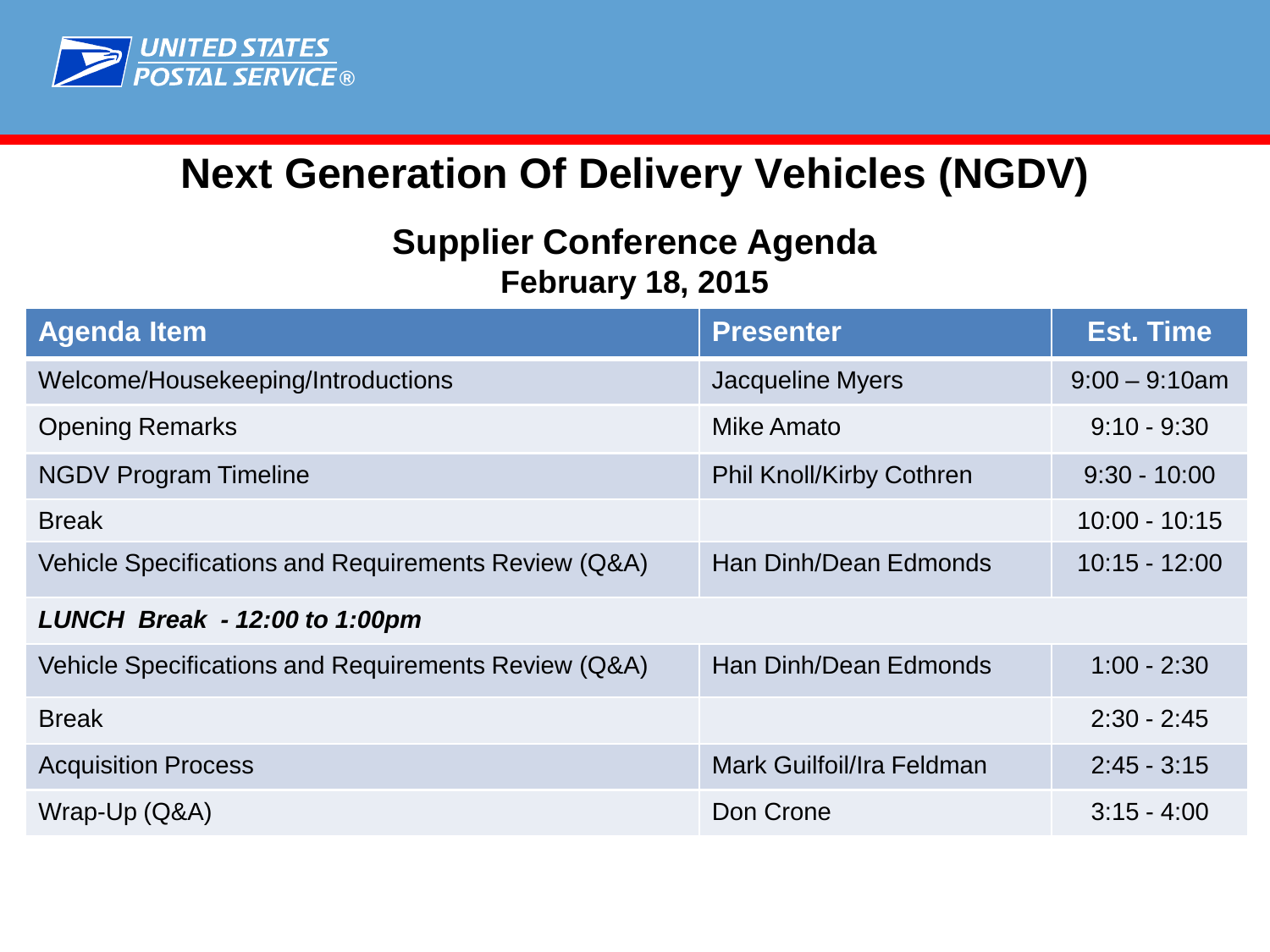

# **Delivery Fleet**



#### **Right Hand Drive (RHD) Delivery vehicles**

- □ 163,000 LLV and FFV vehicles
- $\Box$  LLVs purchased 1987 1994
- $\Box$  FFVs purchased 2000 2001
- $\Box$  Purpose built light delivery vehicle used on both city and rural routes
- □ Used for curbline delivery



RHD vehicles have a maximum expected life of approximately **24 years;** the existing fleet of RHDs ranges in age from **14-28 years**



#### **Left Hand Drive (LHD) Delivery Vehicles**

- $\Box$  Minivans assigned to park & loop and expedited delivery routes
- $\Box$  Purchased from 1998 2008 with a 10 year planned life.
- $\Box$  Additional vehicles received through the ARRA in 2009-2010
- $\Box$  Quantity has increased to over 23,000 due to unavailability of RHD vehicles to meet RR MOU



The existing fleet of LHD Minivans ranges in age from 6 to 17 years in active service; **useful life is approximately 10 years**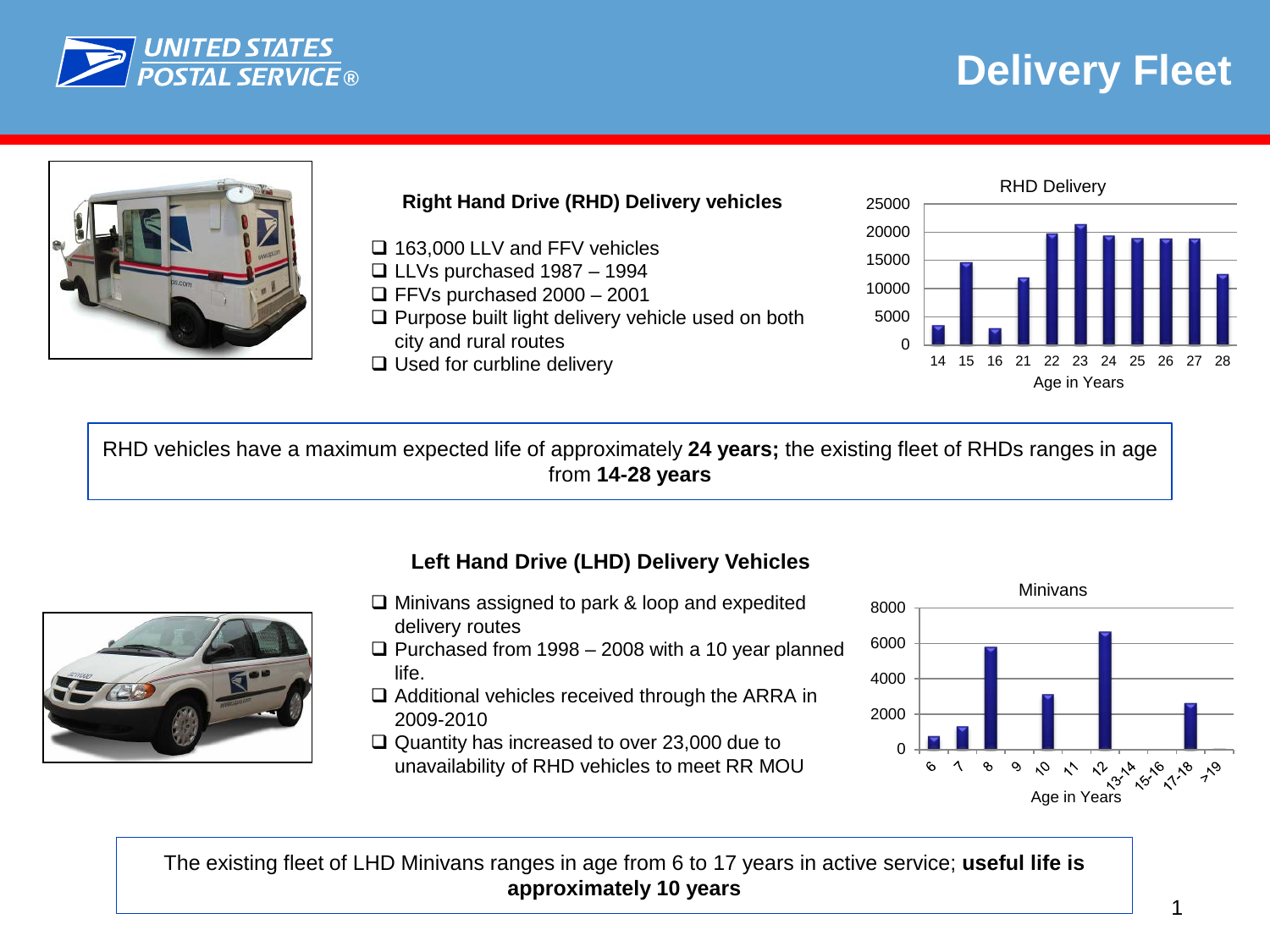

# **BUNITED STATES**<br> **POSTAL SERVICE®**<br> **Delivery Fleet (cont.)**



#### **Mixed Delivery & Collection (2-Ton)** Mixed Delivery & Collection

- $\Box$  Historically have been primarily used on collection routes
- $\Box$  Rapidly growing requirement for package delivery
- $\Box$  Walk in body vehicles are specifically designed for easy access to driver and cargo areas
- $\Box$  Current inventory of 6,700 units with a 12 year planned life



Age in Years

The current fleet of 2-ton vehicles is **aged at or beyond its planned life cycle**, requiring frequent repairs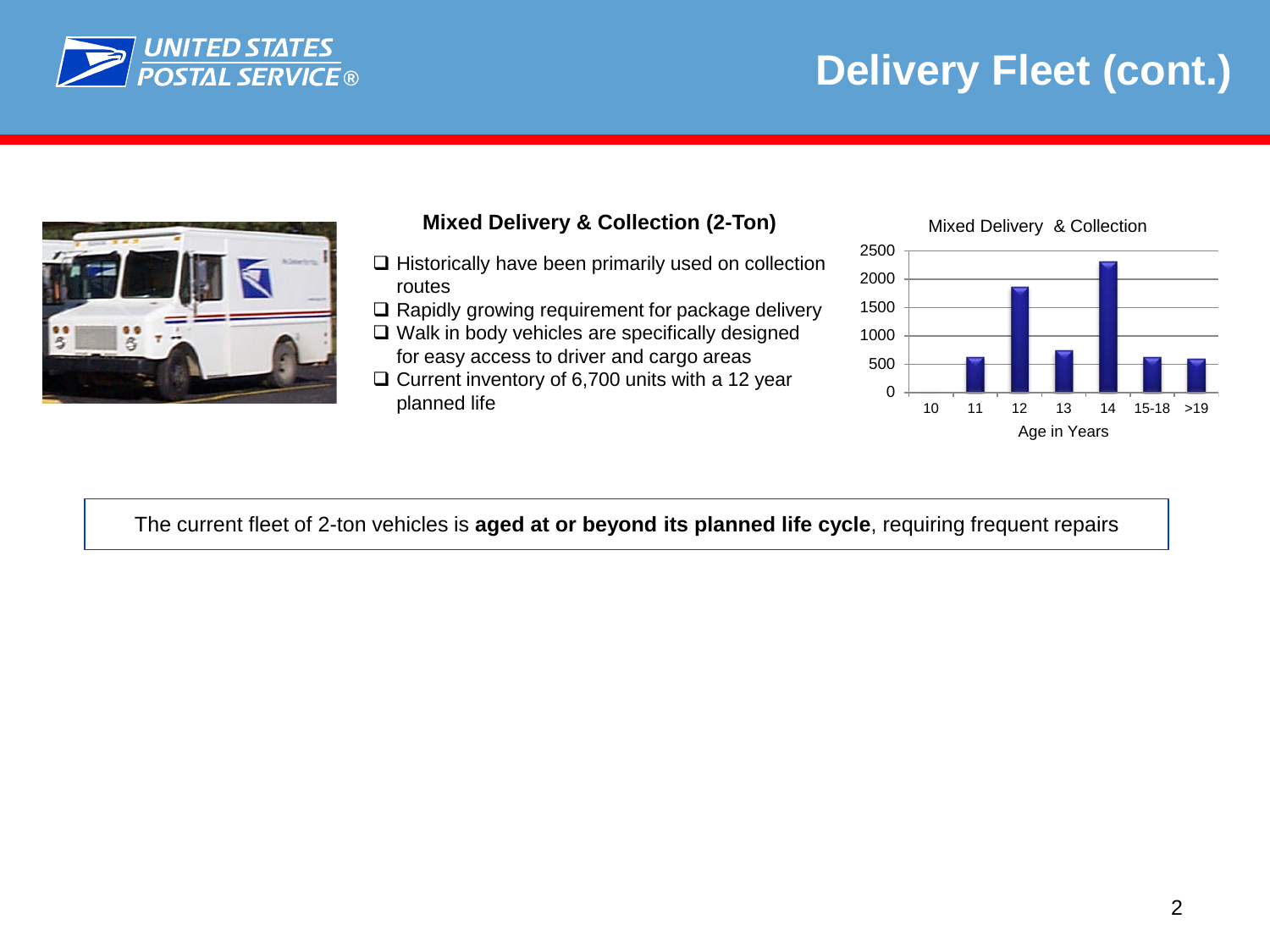

In order to determine the requirements for the Next Generation Delivery Vehicle, we considered the following:

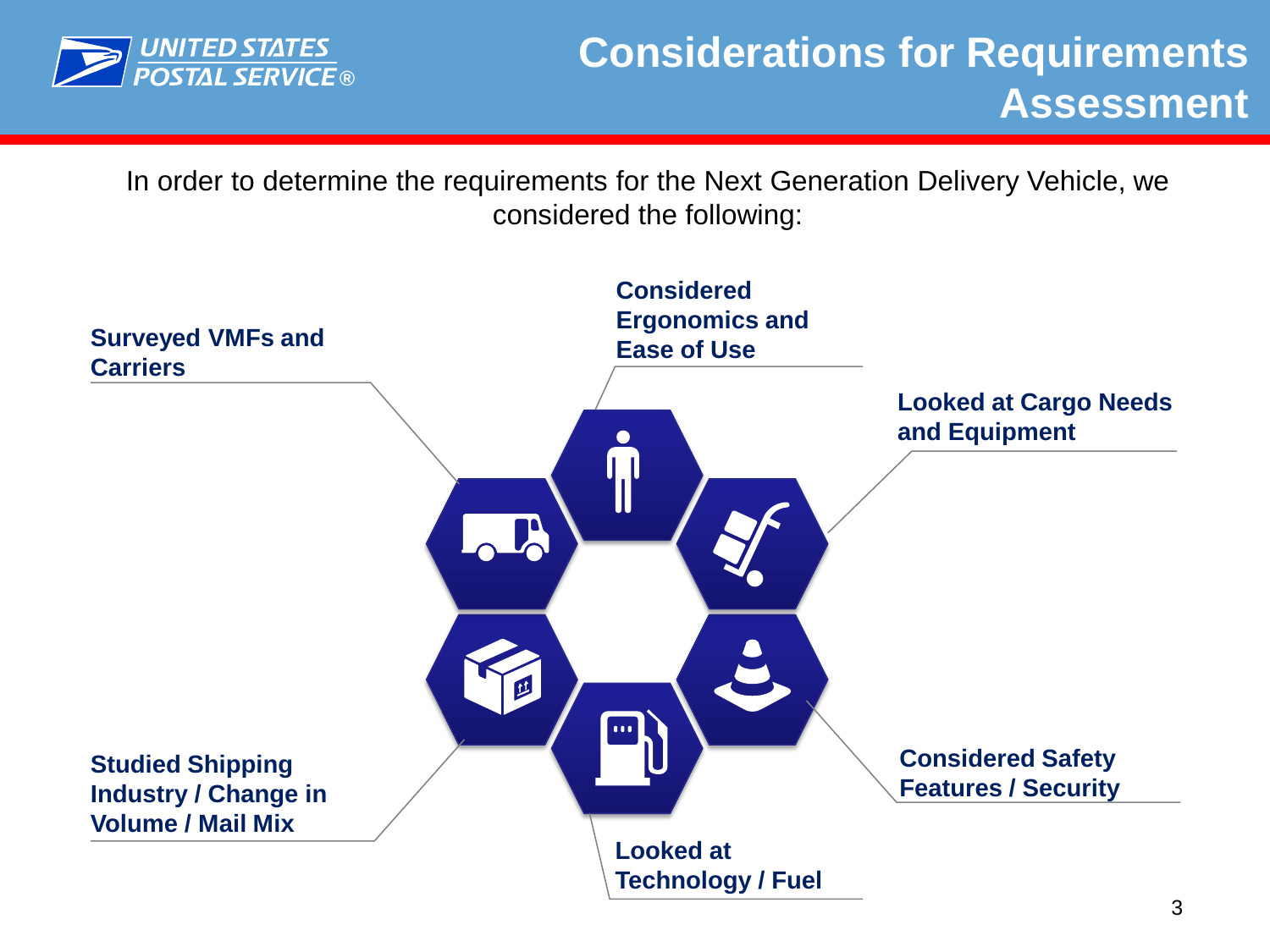

## **Recommended NGDV General Layout**





- $\checkmark$  Vehicle size covers 99% of all routes while allowing the vehicle to be loaded only once
- $\checkmark$  Sufficient headroom and internal vehicle design for drivers to access rear cargo area while walking erect
- $\checkmark$  Sufficient capacity to allow the vehicle to be loaded only once
- $\checkmark$  Better organization of mail and packages and a more concise delivery sequence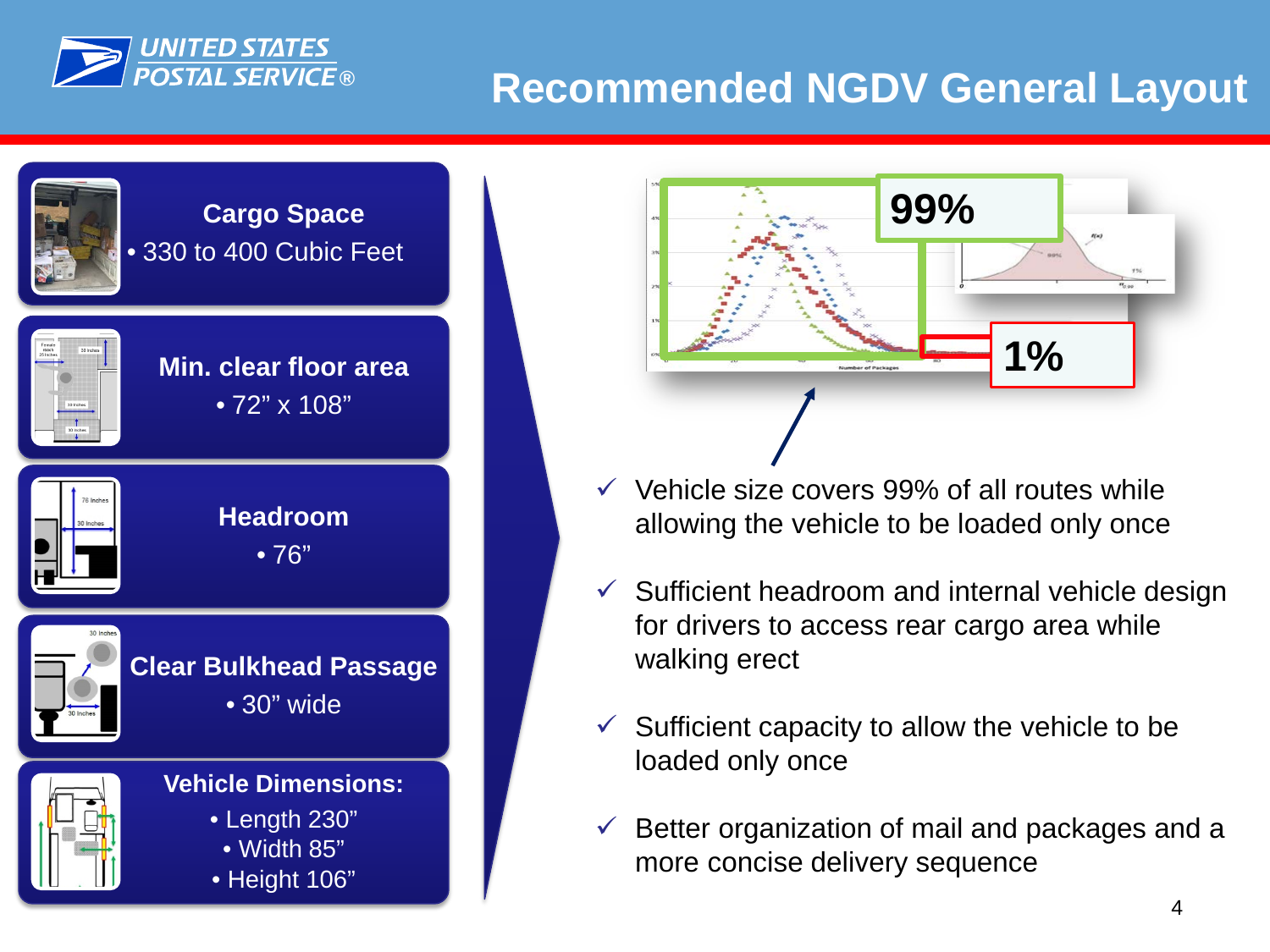

- $\geq 18 20$  year planned service life
- $\triangleright$  Right-hand steering, 2-wheel drive, 4-wheel drive option
- $\triangleright$  Heavy-duty, automatic transmission, traction-control functionality
- $\triangleright$  Rear and forward wheels align
- $\triangleright$  Van-style body with integral cargo and cab compartment constructed of aluminum alloy or composite materials; sliding side doors
- Federal Motor Vehicle Safety Standard (FMVSS) certified with driver side airbag
- Minimum 1500 lb payload capacity (driver plus cargo)
- $\triangleright$  Air conditioning (optional)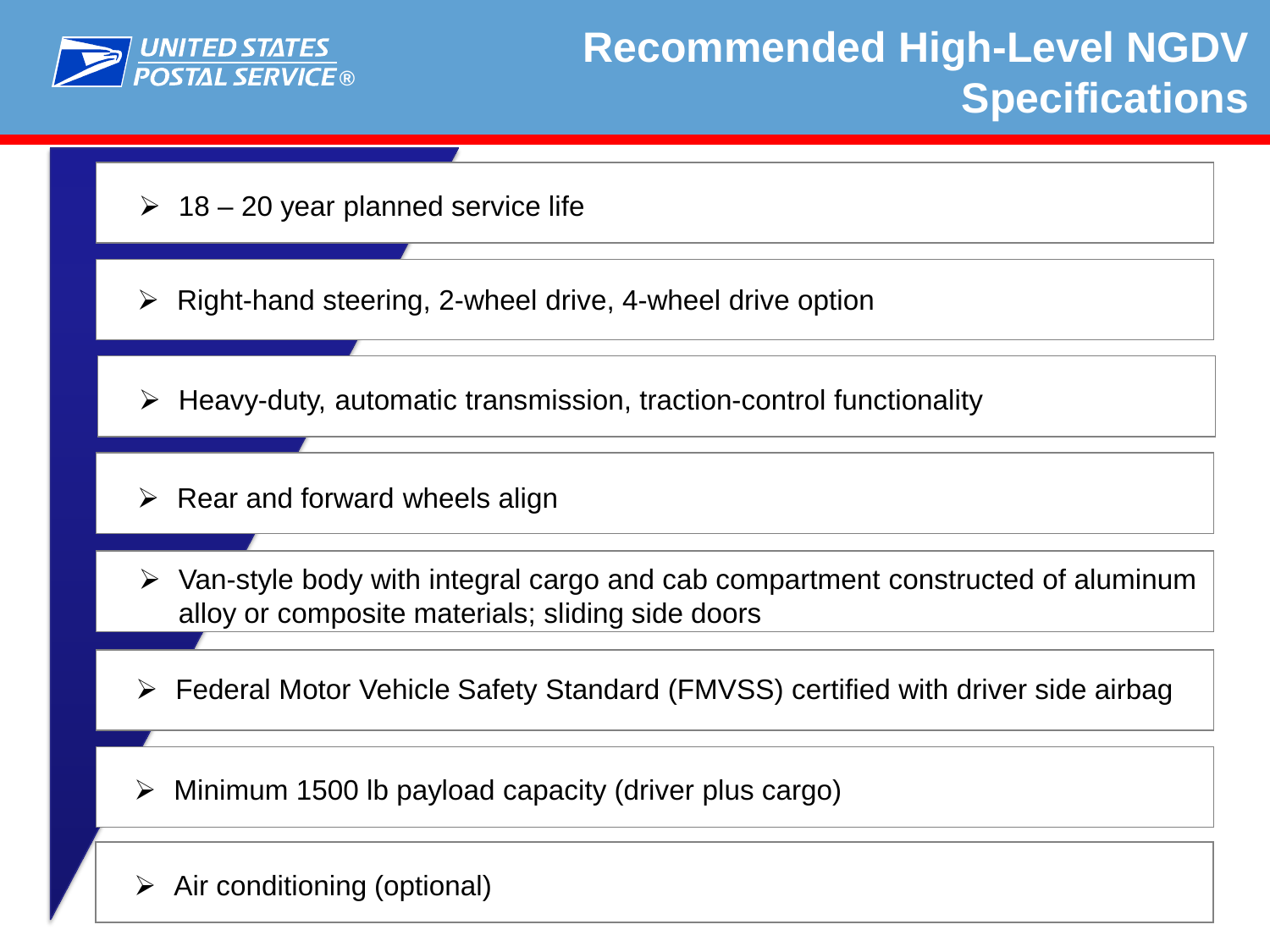

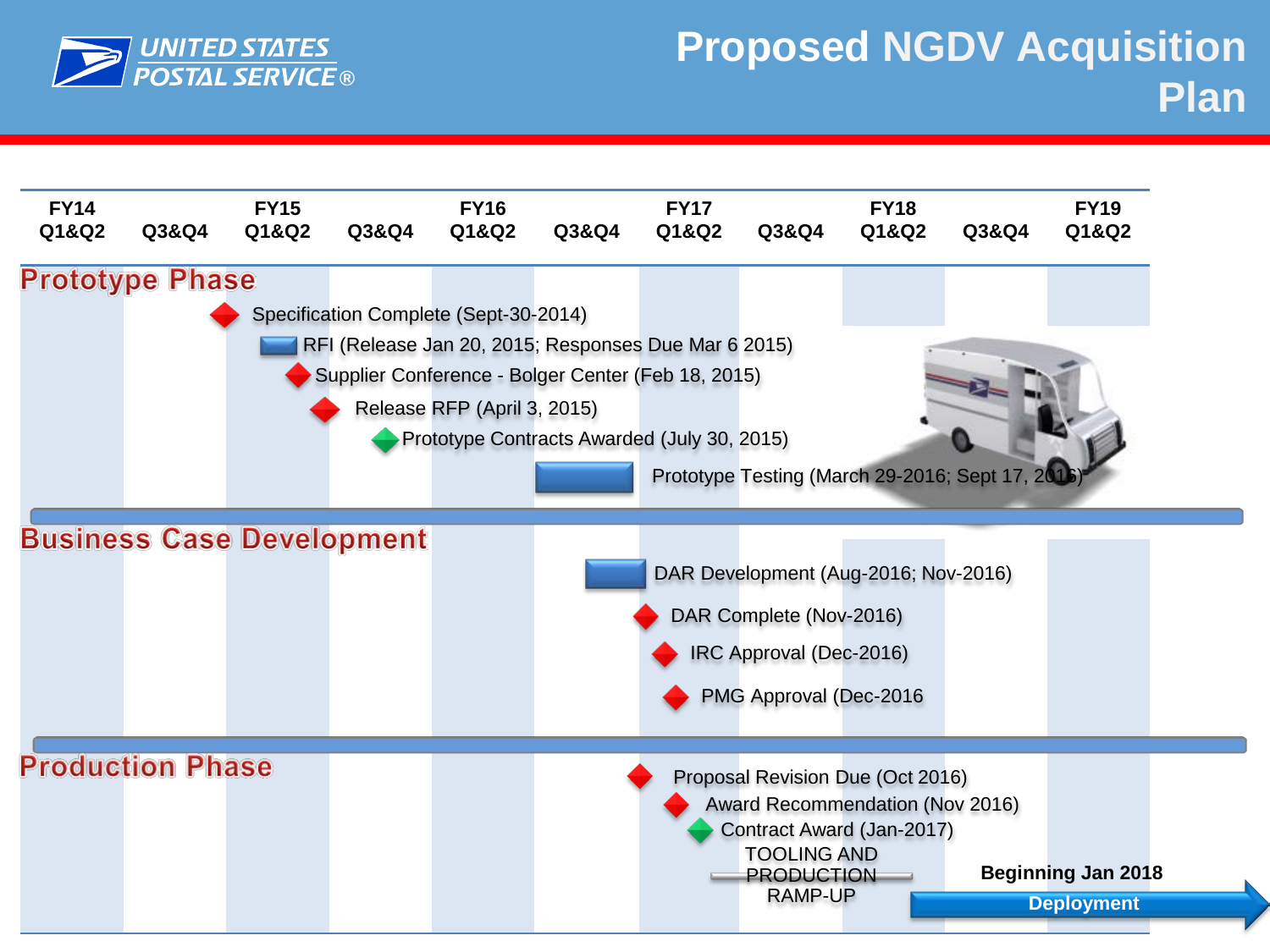

# **Next Generation Delivery Vehicle (NGDV) Acquisition Process**

# **Supply Management - Vehicles & Delivery/Industrial Equipment CMC**

**February 18, 2015**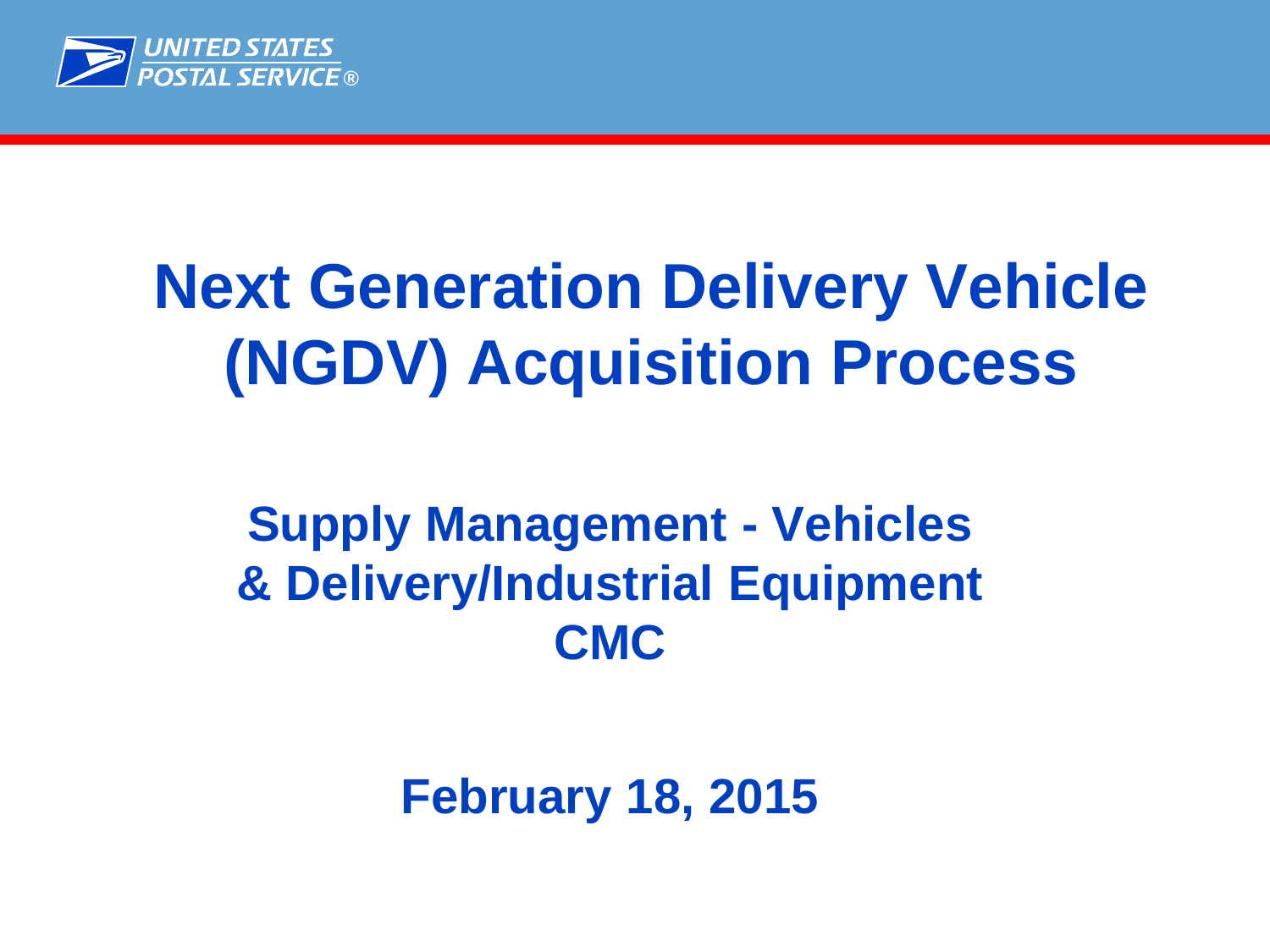

- **Supplying Principles & Practices**
- **Purchase Team: SM, VO, Eng.**
- **Contracting Officer & Contracting Officer's Representative**
- **Publication / Prequalification**
- **Best Value Selection – Technical/Cost**
- **Alternate Proposals**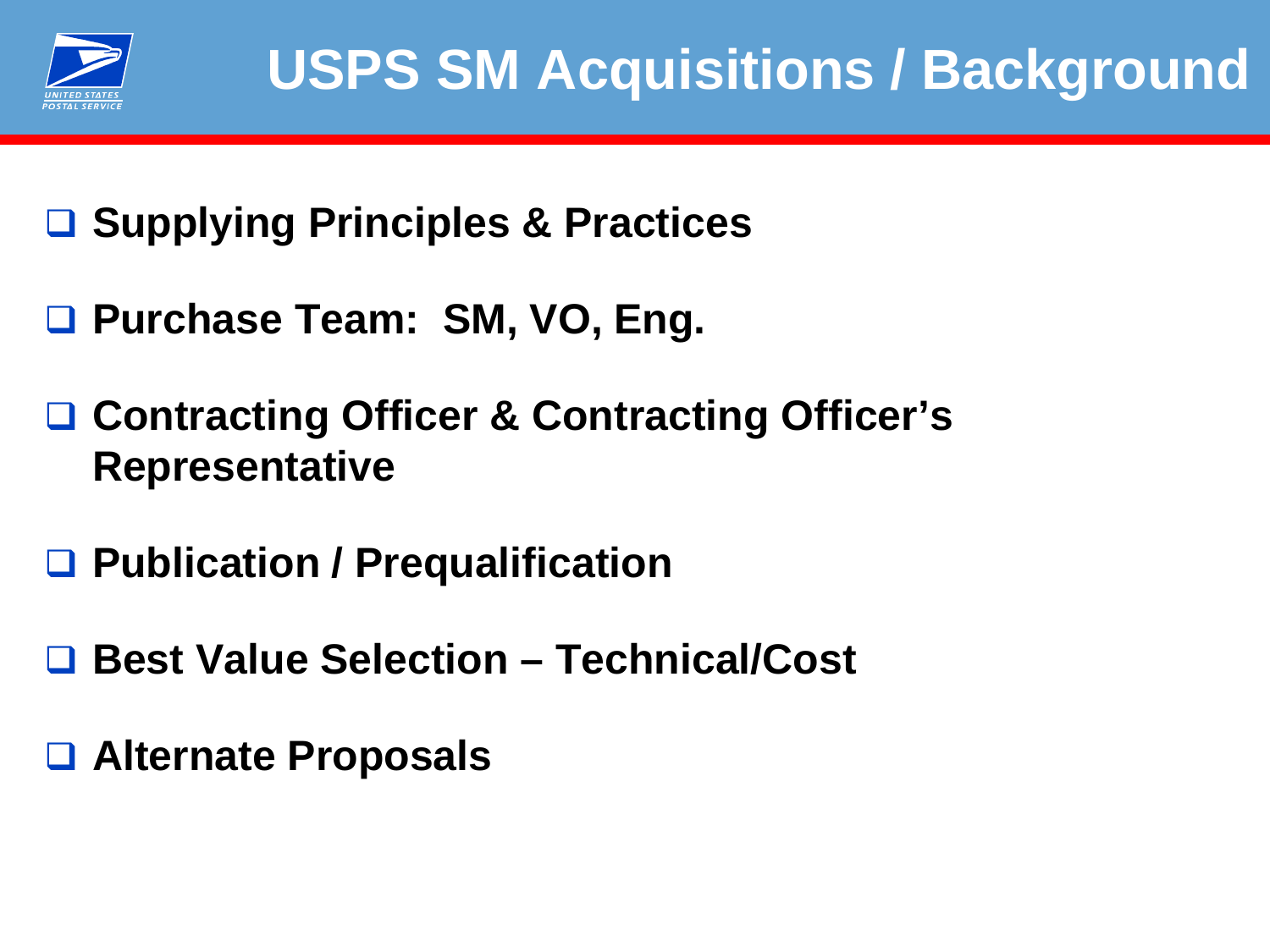

# **Overview of planned acquisition process…**

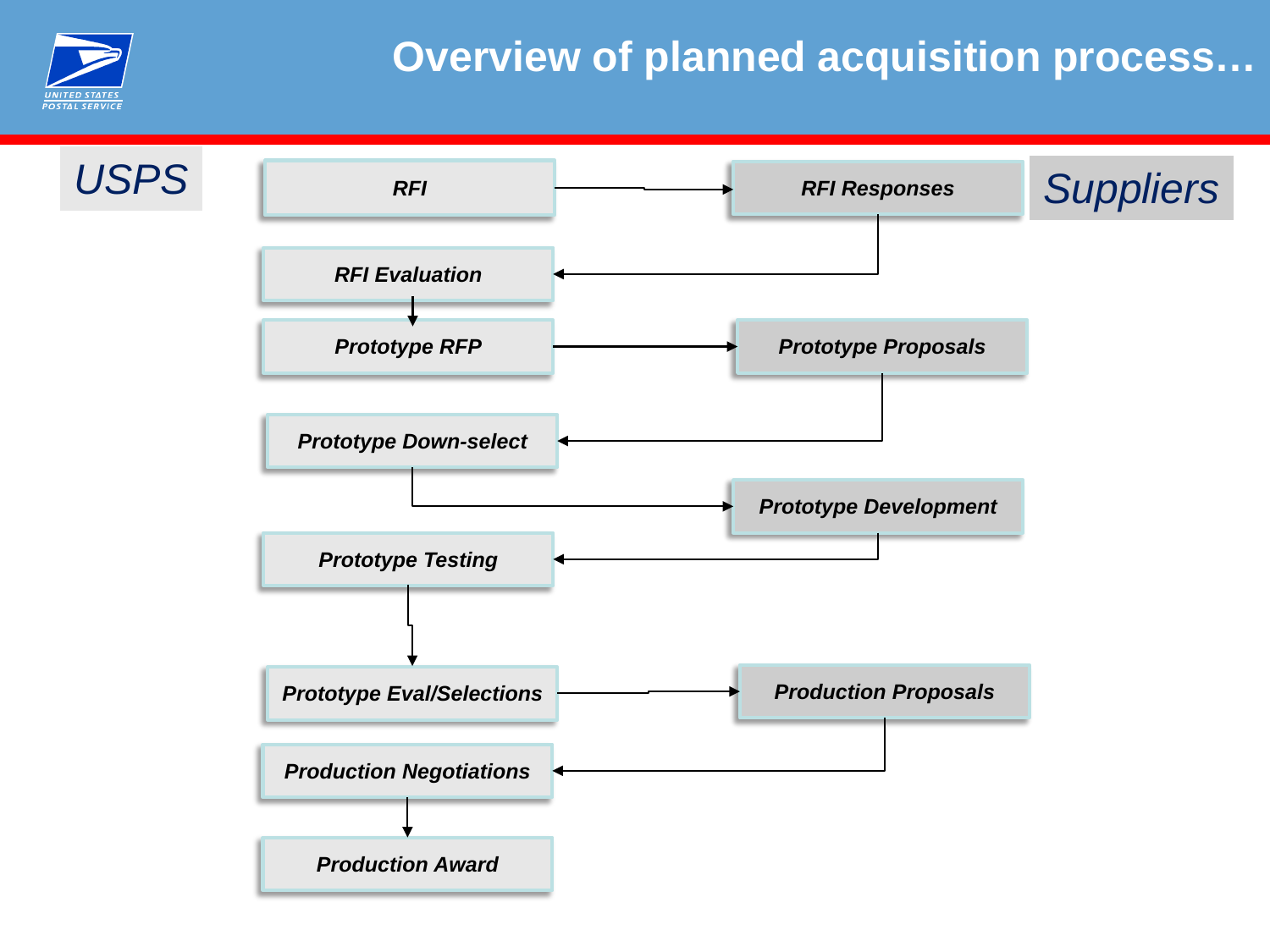

**Response to this RFI should contain as a minimum:**

**1. Statements and information regarding potential interest and role(s) in pursuing the NGDV acquisition, including brief summary on the business of the organization, POC information, and principal location(s) and headquarters.**

**2. Comments and discussion on any and all aspects of the acquisition process and on challenges or issues in meeting the high-level specifications and schedules described herein.**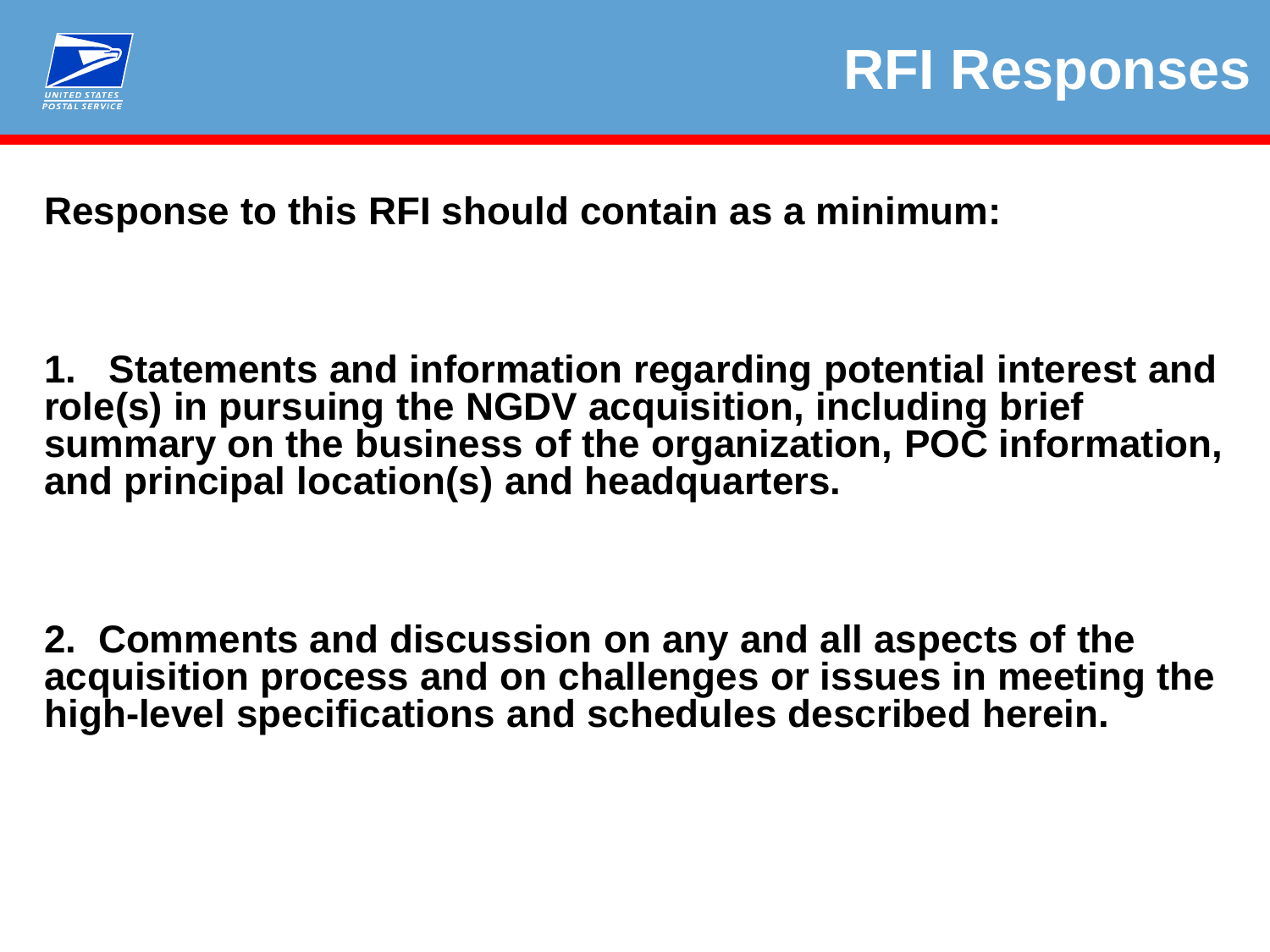

- **3. Qualifications and capabilities to develop vehicle prototypes and to produce, deliver, and provide for national deployment of up to 180,000 vehicles under this acquisition program. This information should include:**
	- **a. An overview of management, vehicle prototype development, and production capabilities to be mobilized to meet USPS acquisition requirements.**

**b. Past performance and experience relevant to management, vehicle prototype development, and vehicle production.**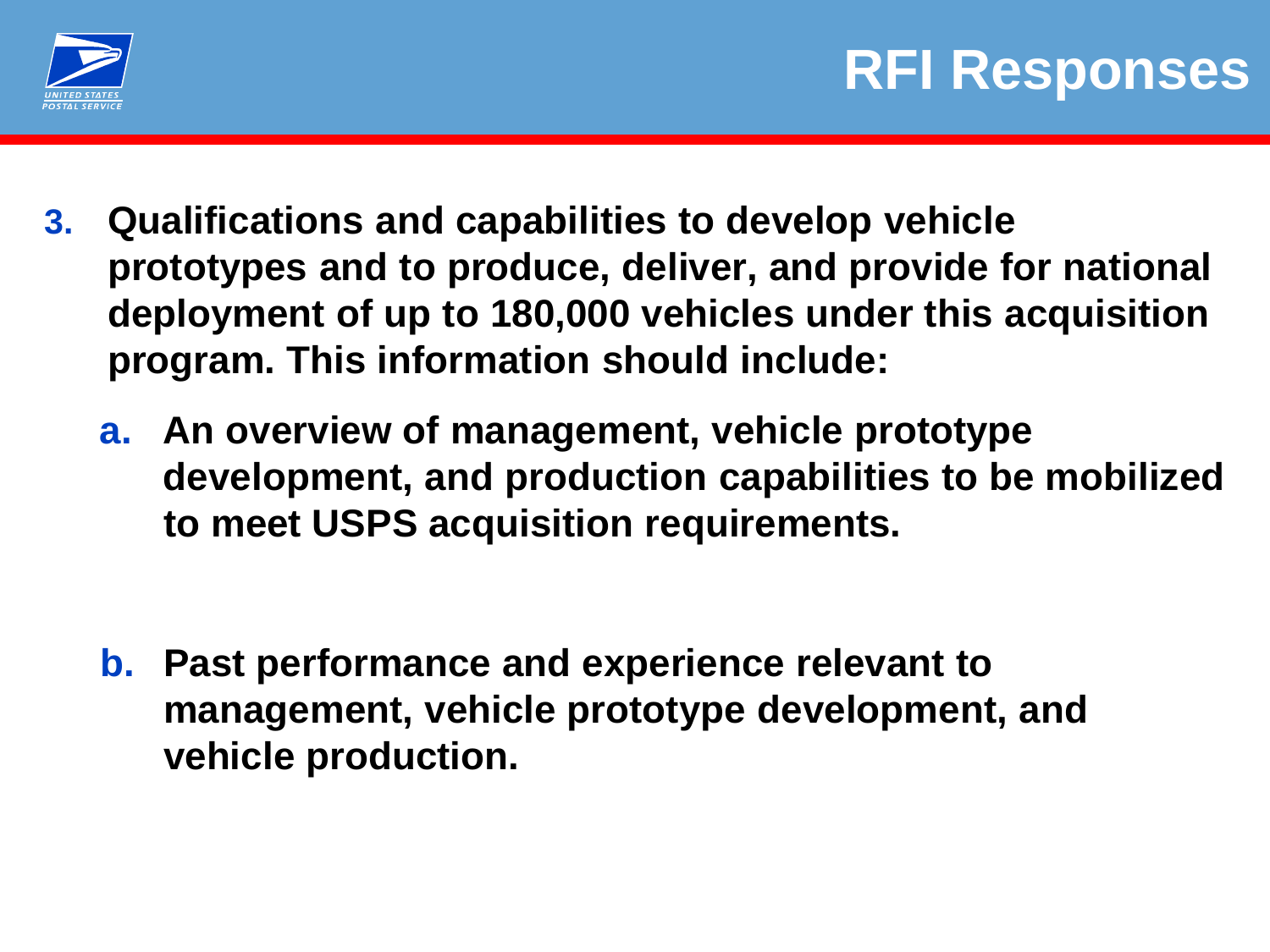

- **c. Information on the financial strength and resources of the organization or organizational team to manage and execute the prototype development and production requirements of the program, including financials, technical capability, workforce, and facilities. Dun & Bradstreet information and rating should be included.**
- **4. Identification of the locations where the supplier may manufacture the vehicles. If manufacturing will be performed at multiple locations, then a description of which components will be manufactured in which locations.**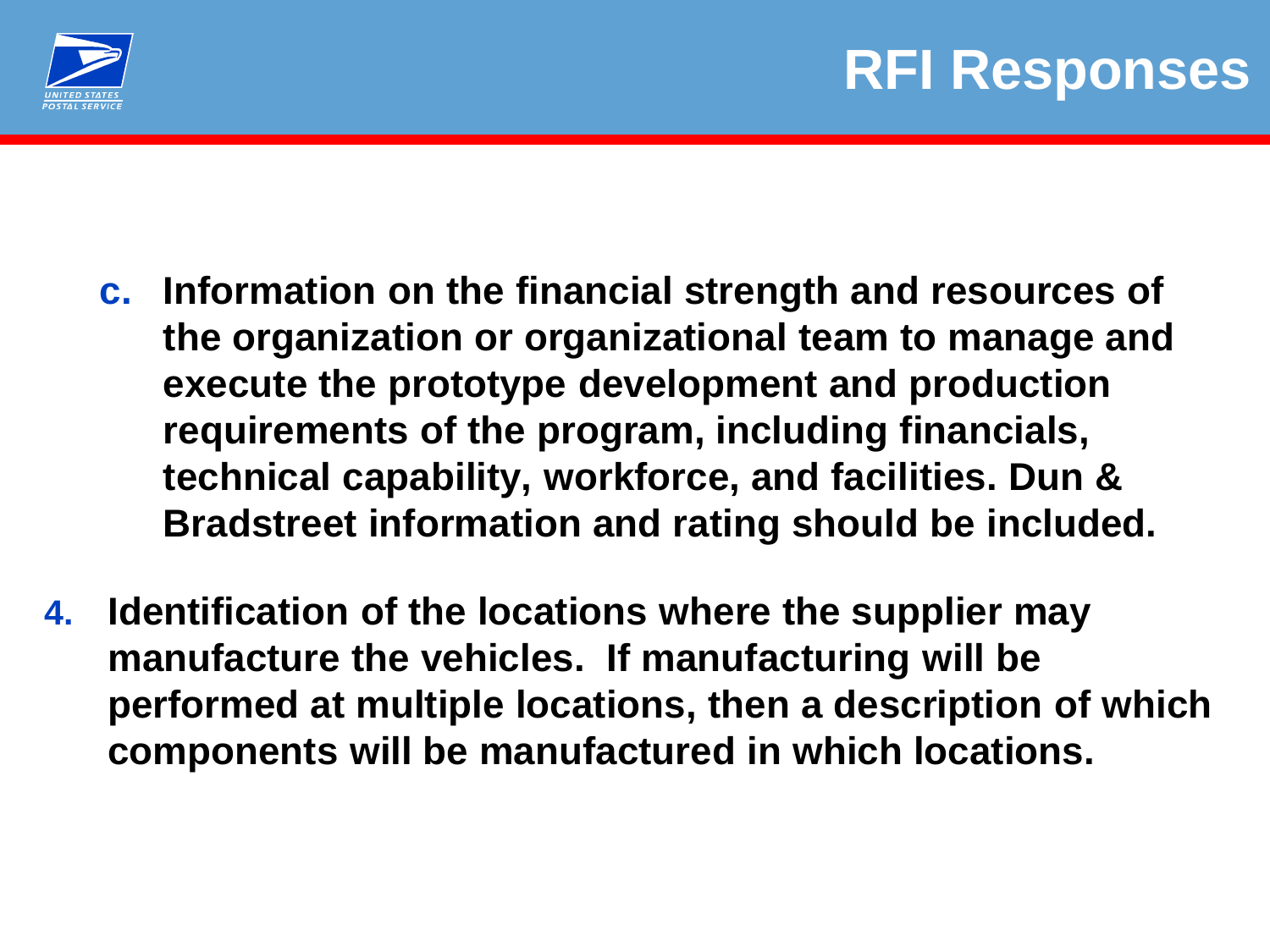

- **Provides Vehicle Specification & Delivery Requirements**
- **Proposal Instructions To Offerors: Describe documentation requirements for technical/cost proposal submissions**
- **Evaluation Criteria / Best Value Definition**
- **Preliminary Production Volumes**
- **SPs & Ps Contract Terms & Conditions**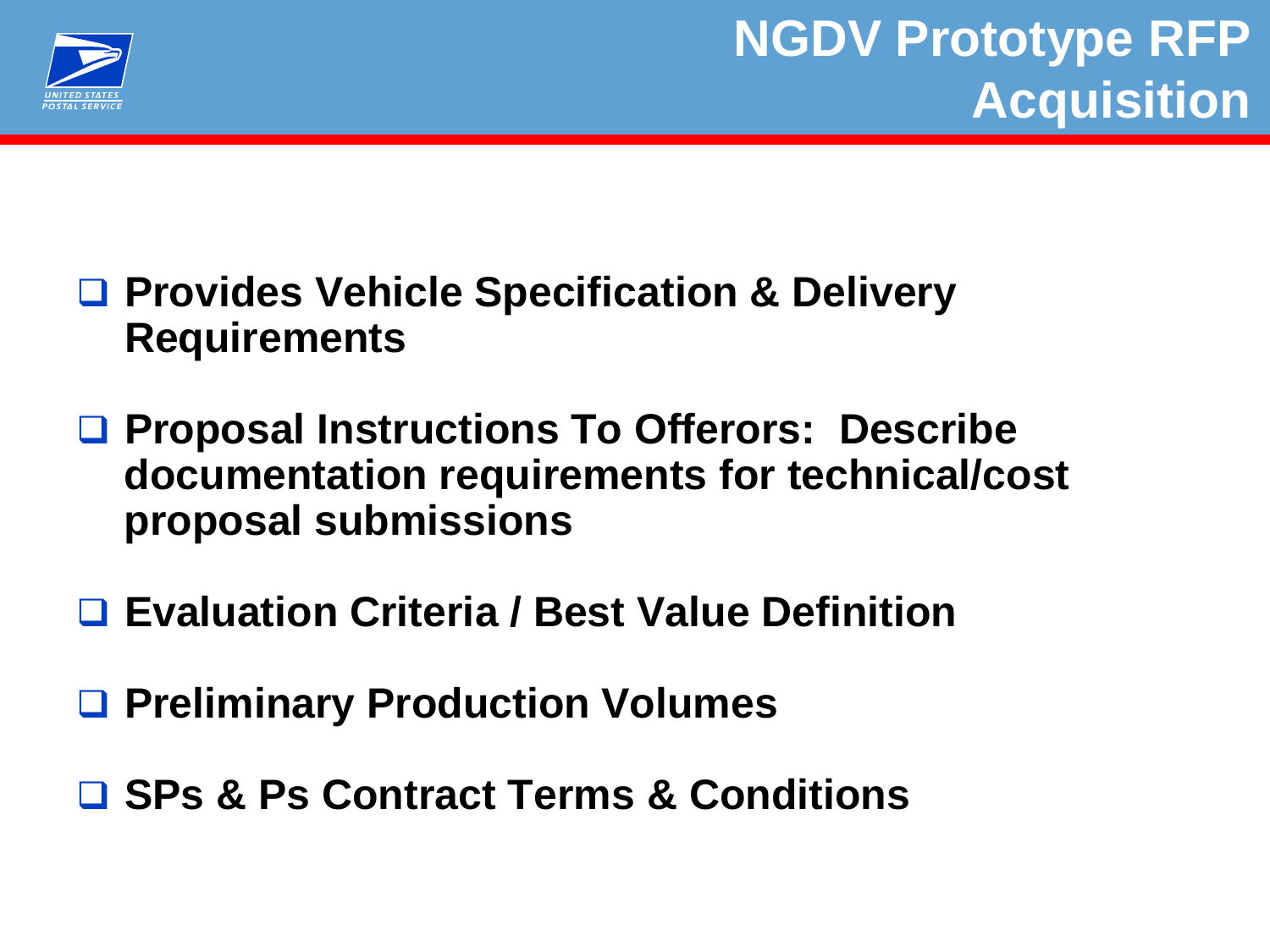

**Issue RFP Early April, 2015**

■ Supplier Proposals Due **June, 2015** 

**Supplier Selection(s) Late July, 2015**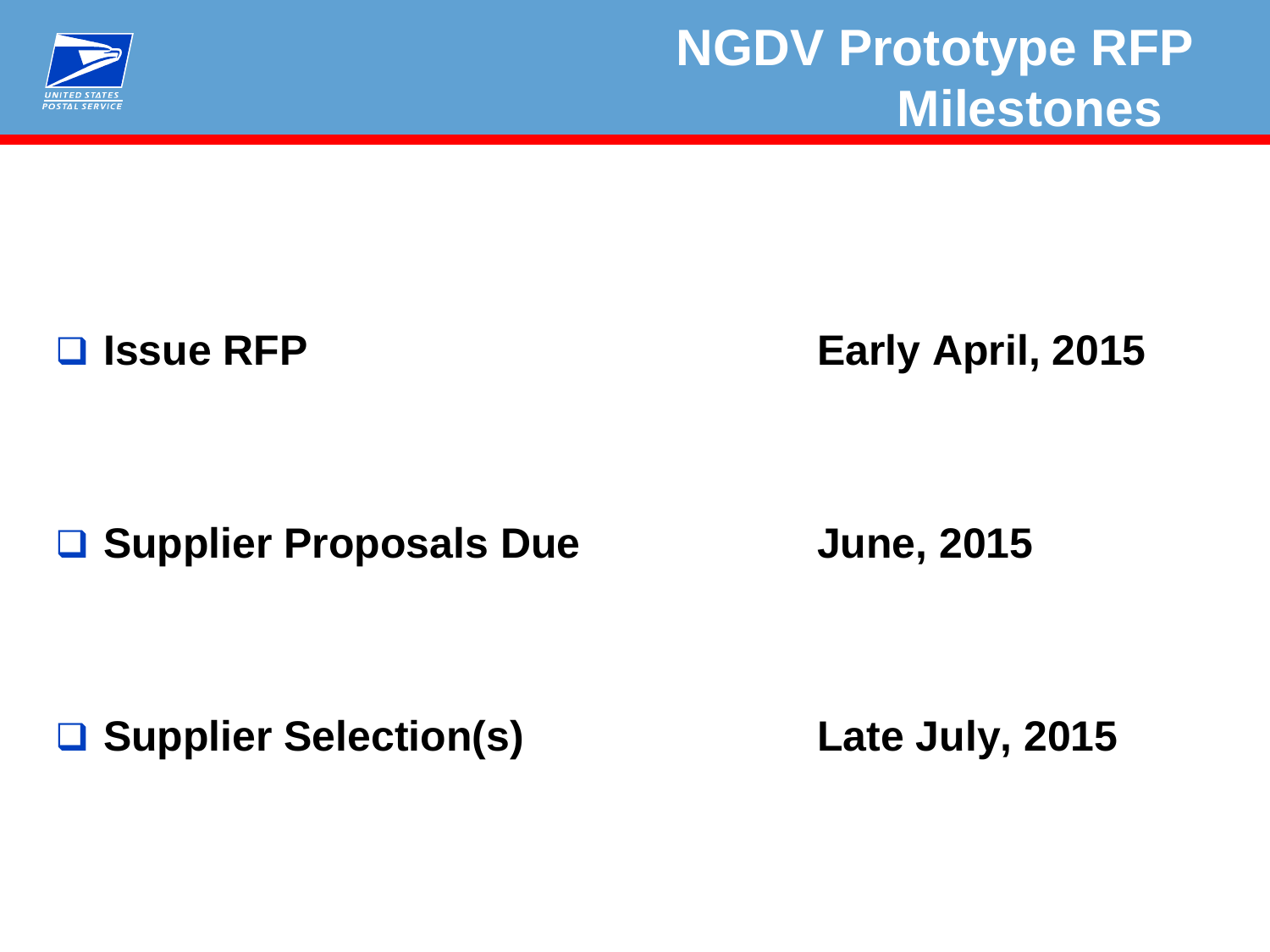

# **Supplier Build/Performance: August, 2015 – February 2016**

# **Prototype Vehicles Delivered: February, 2016**

**Prototype Vehicle Testing Phase: 6 months**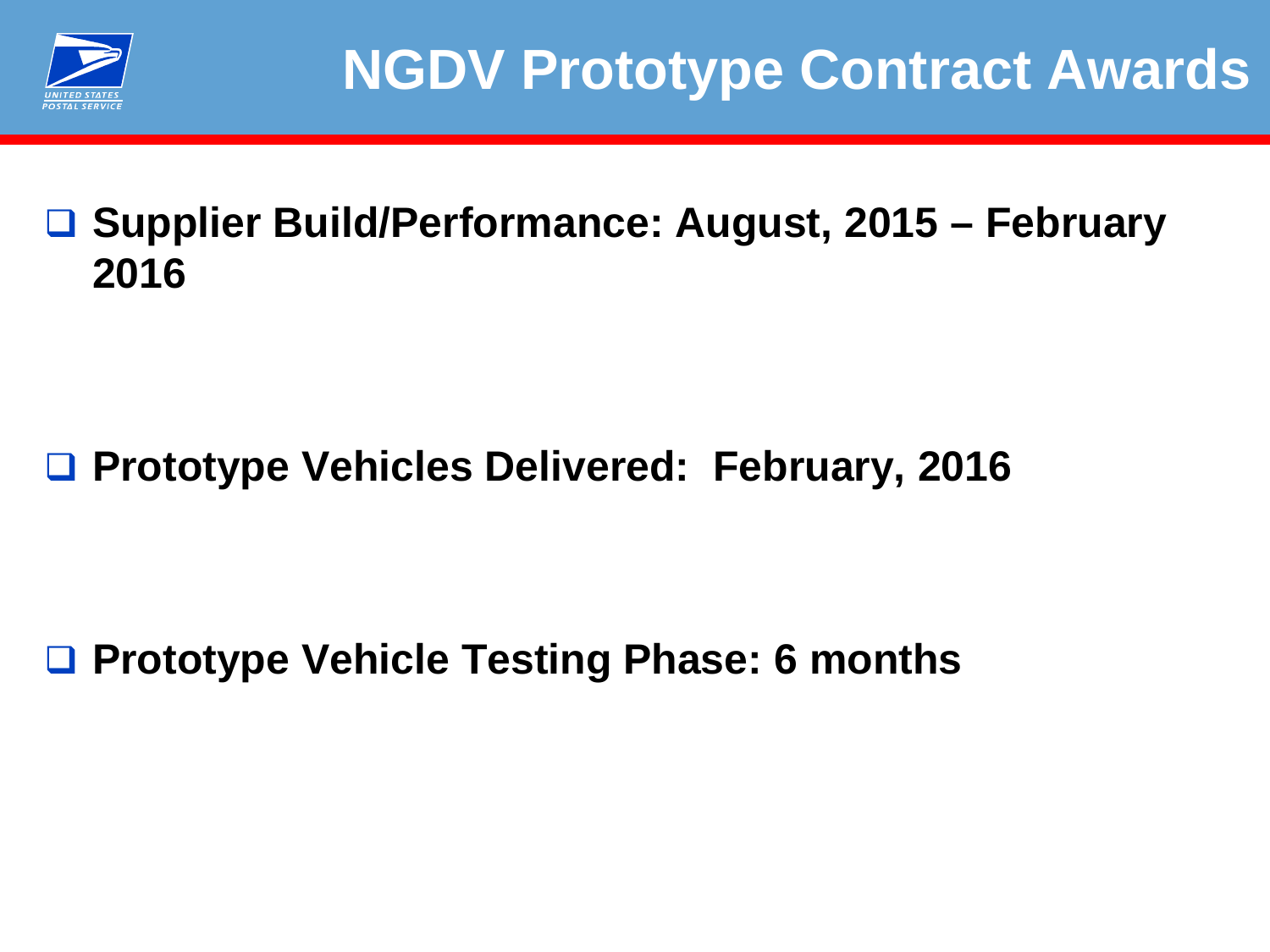

**Issued to Prototype Vehicle Suppliers: October, 2016** 

**RFP will include:**

**Final Production Vehicle Specifications**

**Delivery Schedule**

**SPs & Ps Contract Terms & Conditions**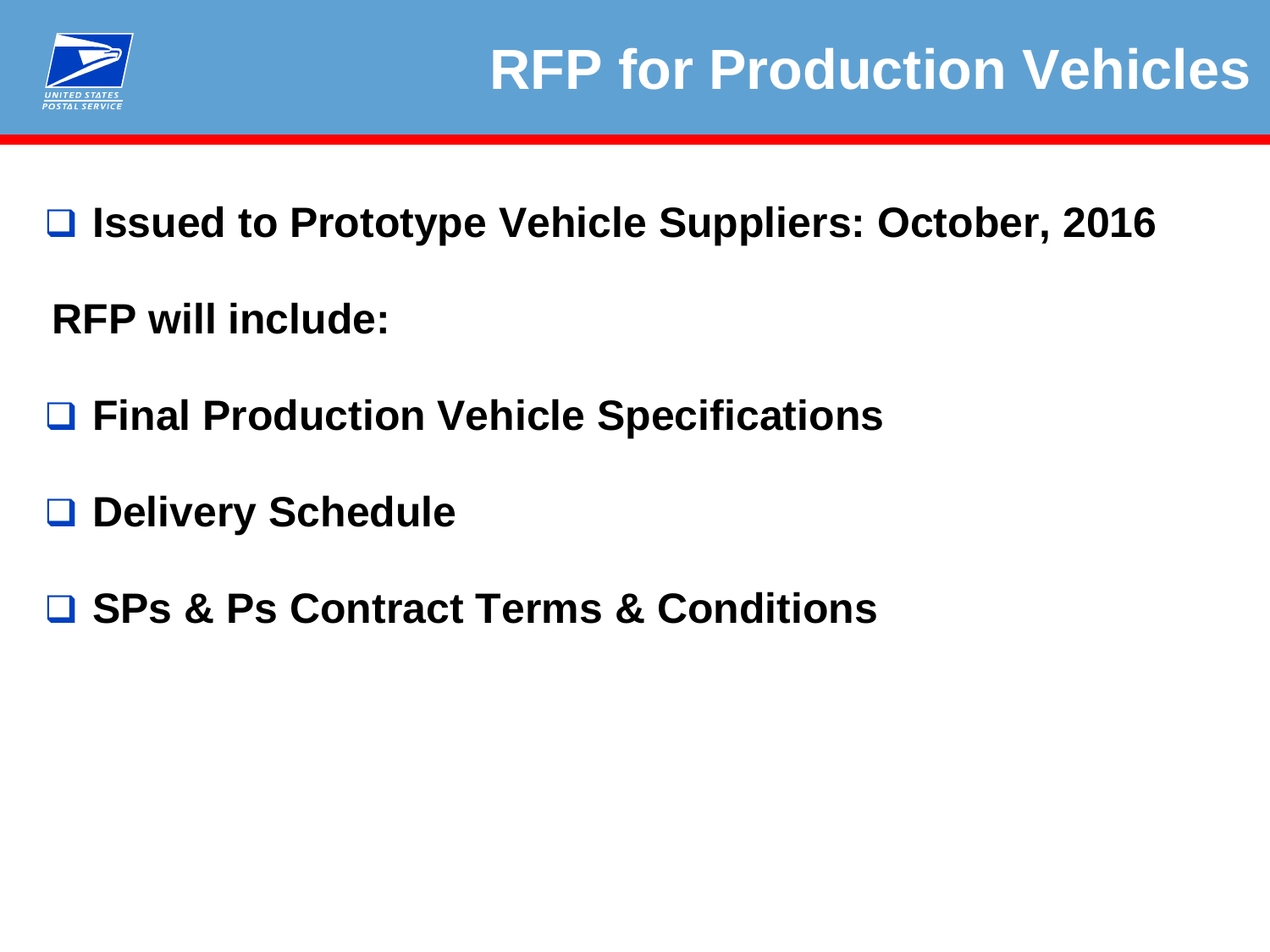

- **Final Supplier Selection: January, 2017**
- **Supplier Ramp-Up Period: Feb. – Dec, 2017**
- **NGDV Deliveries Begin: NLT January, 2018**